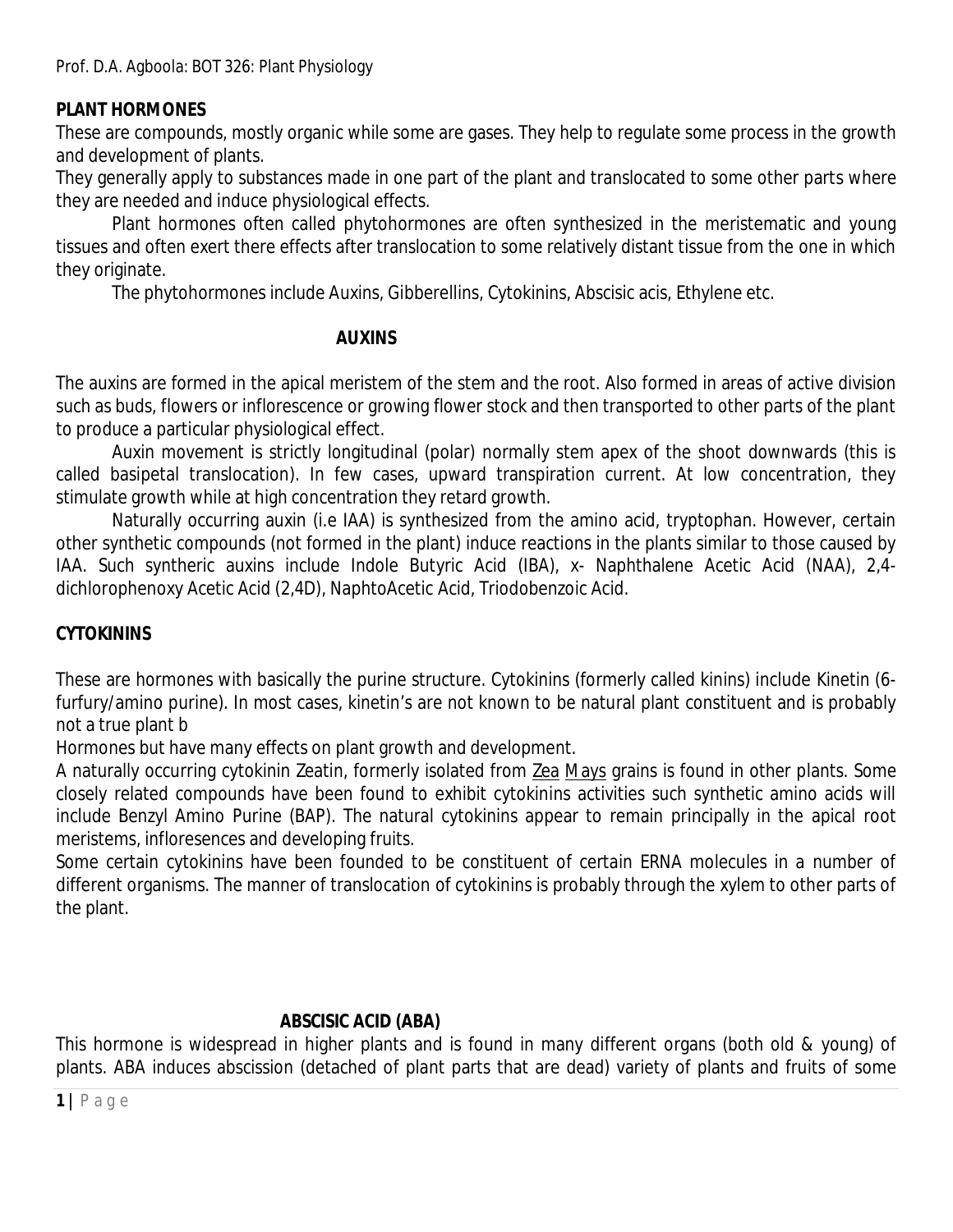plant species. Some other hormones such as IAA and Ethylene interact with ABA in the control of abscission. ABA appears to be an internal factor inducing dormancy in buds of some woody plants. ABA also prevents or delays the germination of many kinds of seeds.

ABA retards the growth of a large variety of plants tissues, and organs including leaves, coleoptiles, sterms, roots etc. it promotes senescence (process of ageing) through leaf abscission, degeneration of excised leaves and acceleration of decomposition of chlorophyll. This hormone also inhibits flower induction in some long day plants.

#### **ETHYLENE CH2CH<sup>2</sup>**

This gas is synthesized in and released from plant tissues. It exerts marked physiological effect at very low concentrations. When present in excess, it escapes from the plant tissues. This means, ethylene from one plant source may move to and influence the development and physiological reactions of other nearby plants. This hormone operates as a fruit – ripening hormone. E.g. treatments of fruits like bananas, oranges, mangoes etc when matured but not yet fully ripened, with ethylene hasten their ripening. This type of treatment is of commercial importance.

Endogenously generated ethylene plays a role in normal abscission process especially in interaction with IAA and ABA.

# **GIBBERELLINS OR GIBBERELLIC ACID**

Gibberellins or gibberellic acid are structurally distinctively and closely knit group of plants hormones. About 35-44 different gibberellins (designated  $GA_1$ ,  $GA_2$ ,  $GA_3$  etc) all closely related chemically and found to be naturally occurring in higher plants or in the original fungus source. They are of wide occurrence in vascular plants most especially in very low concentrations. The best known of the gubberellins is gibberellic acid –  $A_3$  $(GA_3)$ .

The main sites of synthesis of gibberellins in the higher plants are meristematic leaves, root tips and developing seeds. Translocation of gibberellins occur quite freely in both the xylem and the phloem. The gibberellins rival auxins in their physiological effects in the plants. Gibberellins can substitute at least in parts or real light induction of leaf expansion and also in the breaking of dormancy of some light sensitive seeds e.g. lettuce. Many long day plants have been induced to flower in short days after treatment with gibberellins.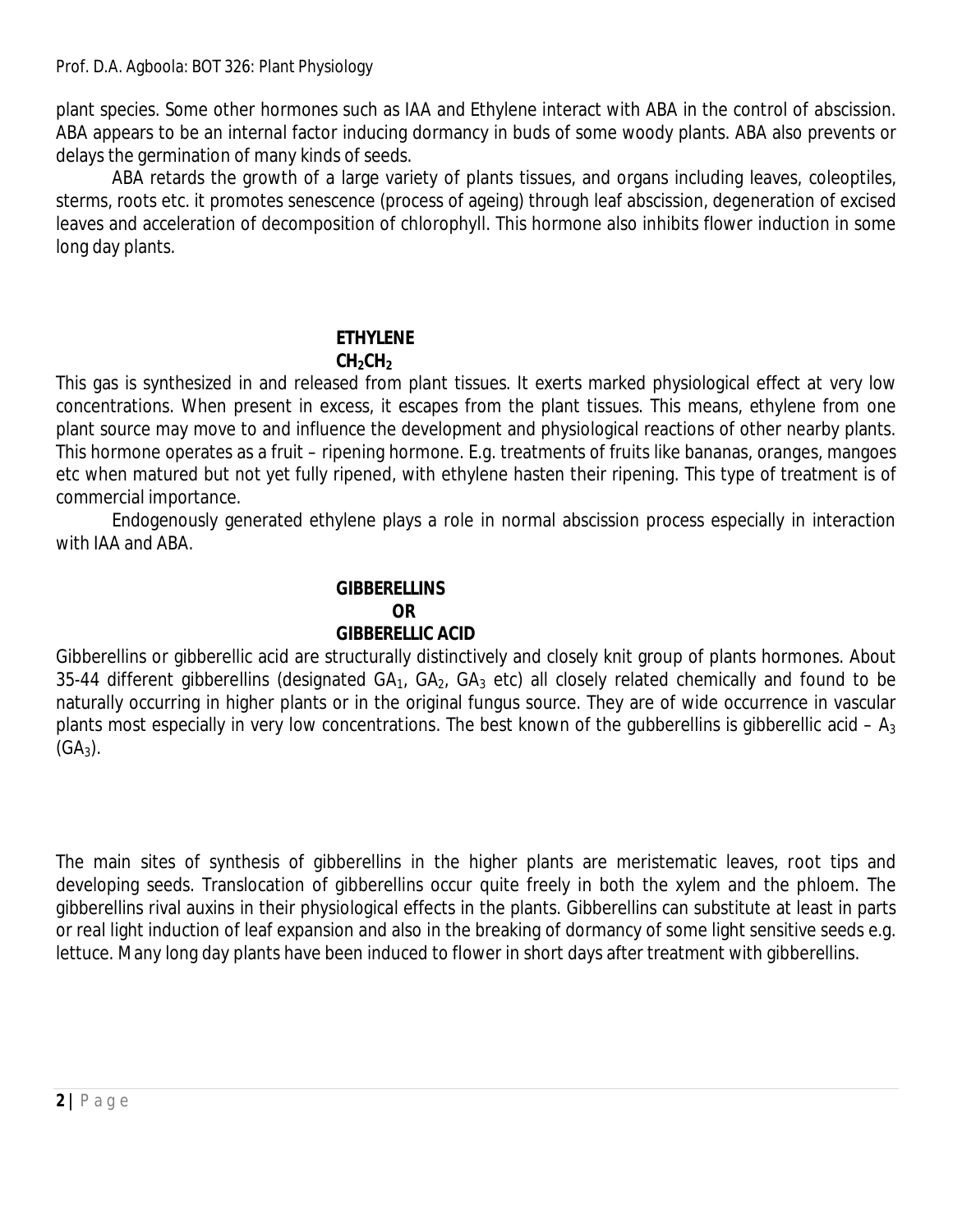# **PLANT NUTRITION**

## **CLASSIFICATION OF PLANT MINERAL NUTRIENTS BASED ON THEIR BIOCHEMICAL FUNCTIONS**

**GROUP 1** – Nutrients part of carbon compounds

- 1. **NITROGEN (N):** This is a constituent of amino acids, amines, proteins,nucleic acids, nucleotides, coenzymes, hexoamines.
- 2. **SULPHUR (S):** This is a component of cysteine and cystine, methionine, proteins, lipoic cell wall, coenzymes A, thymine, pyrophosphate, biotin, Adenosine -5-phosphosulphate.

**GROUP 2** – Nutrients that are important in energy storage or structural integrity.

- 1. **PHOSPHORUS(P)**: This is a component of nucleotides, oc-enzymes, phospholipids etc. The phosphorus always have a key role in reactions that involve ATP.
- 2. SILICON (Si): This is deposited as amorphous silica in cell walls. It contributes to cell wall mechanical properties including rigidity and elasticity.
- 3. BORON (B): This complexes with mannitol, polymannuronic acid, mannan and other constituents of cell wall. Boron is involved in cell elongation and nucleic acid metabolism.

GROUP 3 – Nutrients that remain in ionic form.

- 1. POTASSIUM (K): This is requires as a cofactor of more than 40 enzymes. It is a principal cation in establishing cell turgor and maintaining cell electro-nentality.
- 2. CALCIUM (Ca): This is a constituent of middle lamella of cell walls. It is required as cofactors by some enzymes involves in the hydrolysis of ATP and phospholipids. It acts as a second messenger in metabolic regulation.
- 3. MAGNESIUM (Mg): This is required by many enzymes involves in phosphate transfer. Magnesium is a constituent of chlorophyll molecule.
- 4. CHLORINE (Cl): This is required for photosynthetic reactions involved in O2 evolution.
- 5. MANGANESE (Mn): This is required in the activities of dehydrogenases, decarboxylases, kinases, oxidases and peroxydases involved with other cation activated enzymes and photosynthetic O2 evolution.
- 6. SODIUM (Na+): Sodium is involved in the regeneration of phosohoinol pyruvate in C4-plants and CAMplants. They substitute for potassium in some functions.

GROUP 4 – Nutrients that are involves in Redox reactions.

- 1. IRON (Fe): Iron is a constituent of cytochromers, some iron proteins involved in photosynthesis. It is also involved in nitrogen fixation and respiration.
- 2. ZINC (Zn): Zinc is a constituent of alcohol dehydrogenase, glutamic dehydrogenase, carbonic anhydrase.
- 3. COPPER (Cu): Copper is component of ascorbic acid oxides, thyroximase, cytochrone oxidase, phenolase etc.
- 4. NICKEL (Ni): Nickel is constituent of urease (enzyme involved in reaction of uric acid). It can be found in nitrogen fixing bacteria. They are constituent of hydrogenase.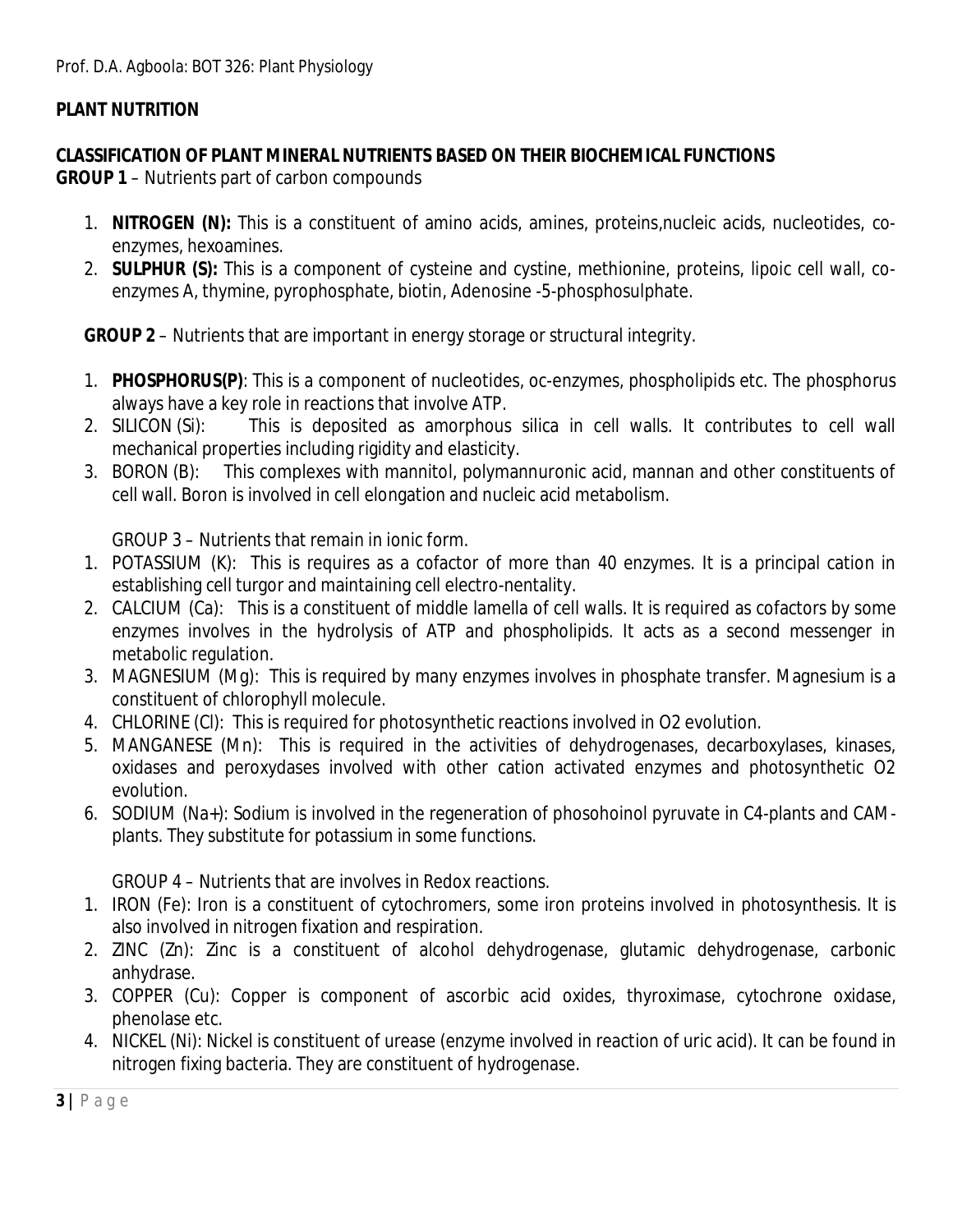5. MOLYBDENUM (Mb): Constituent of nitrogenase, nitratereductase, Xanthine dehydrogenase.

## MYCORRHIZAL FUNGI AND NUTREINT UPTAKE

Most of the mineral elements that go into the roots are mostly by direct acquisition from the soil atmosphere which is full of most of these elements in the soil solution. This process can be modified by association of mycorrhizal fungi with the root system.

Mycorrhizae (plural) are not usual. They are indespread under natural conditions. Much of the worlds vegetation appears to have roots associated with mycorrhizal fungi. 83% of dicot, 79% of monocots and all gymnosperms regularly form mycorrhizal association.

However, plants from the family Cruciferae (Gabbage), chenopodiaceace (spinach), proteacea as well as aquatic plants rarely have myesrrhizae.

Mycorrhizea are absent from rrot in very dry, saline or flooded soils or where soil fertility is extreme (either high or low). Plants grown under hydroponics and young rapidly growing crop plants seldom have mycorrhizea.

The mycorrihazal fungi like others are composed of filamentous hyphae and the mass of hyphae (i.e mycelium). There are two major classes of mycorrhizal fungi. These are:

- i Ectotrophic Mycorrhizal Fungi (EMF)
- ii Vesicular Arbuscular Mycorrhizal Fungi (VAM) .

These are the two most important uptake in plants. Others minor classes of mycrrihizal fungi include:

i Ericaceous mycorrhizal fungi,

ii crehidaceous mycorrhizal fungi, which may have limited importance in terms of nutrient uptake by the root of plants.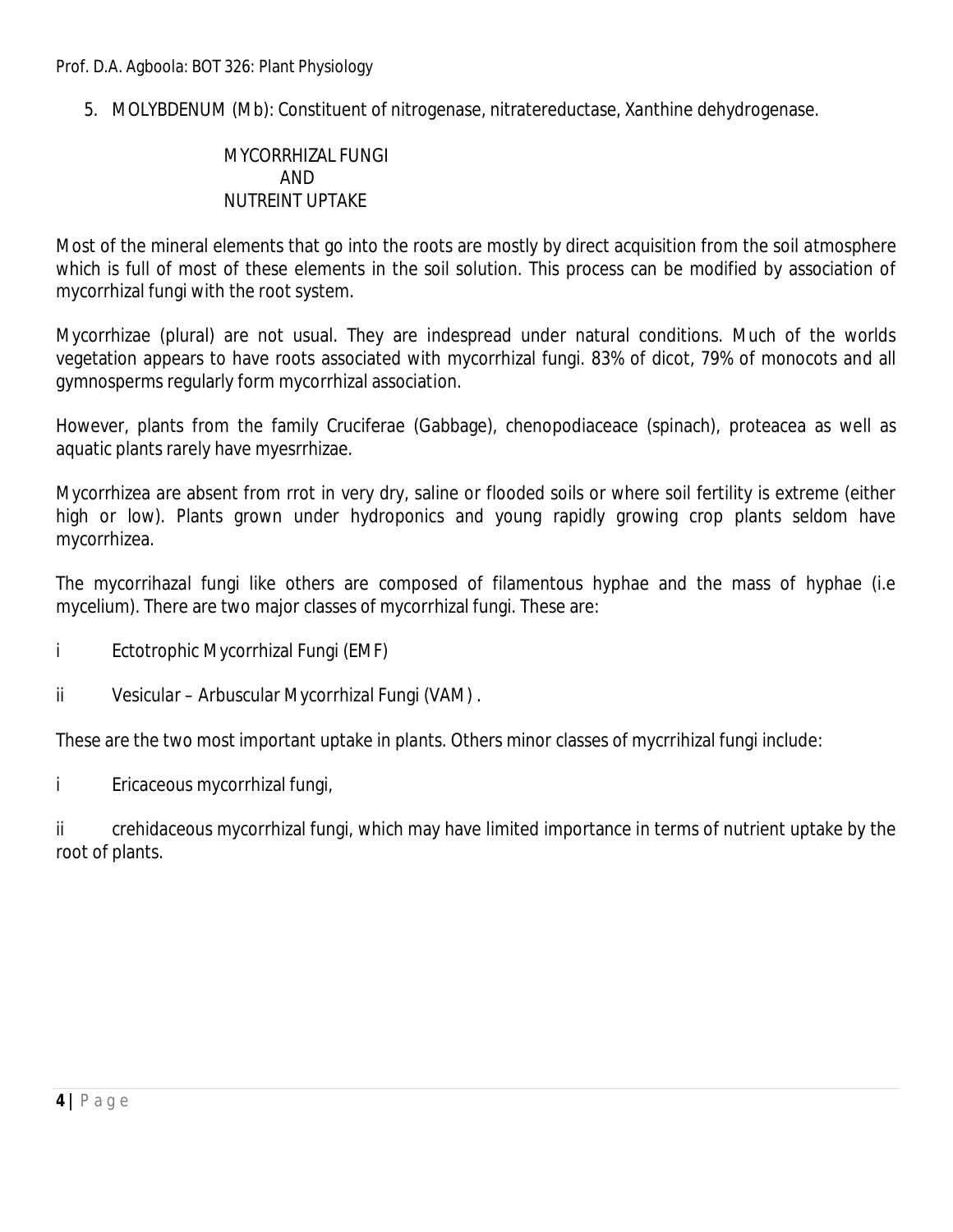# **ECTOTROPHIC MYCORRHIZA FUNGI**

EMF typically show a thick sheath or mantle of fungi mycelium around the roots and some of the mycelium penetrate between the cutical cells.

The cutical cells themselves are not penetrated by the fungi hyphae but instead are surrounded by network of hypae called the HARTIG NET. The amount of fungal mycelium is often so extensive that its total mass is comparable to that of the roots themselves. The fungi mycelium also extends where it forms individual hypae or strands containing fruiting body.

The capacity of the root system to absorb nutrients is improved by the presence of external fungi hypea that are much finor than plant roots and can reach beyond the areas of nutrient – depleted soil near the roots.

The actotrophic mycorrhiza fungi infect exclusively tree species including the gymnosperms and woody angiosperms.

## VESICULAR ABBUSCULAR MYCORRHIZA FUNGI

Unlike the EMF, the VAM fungi do not produce a compact mantle of fungi mycelium around the roots. Instead, the hypea grow in a less dense arrangement both within the roots itself and extending outwards from the roots into the surrounding cells.

After entering the roots through either the epidermis or a root hair, the hypea not only extend through the regions between cells but also penetrate the individual cells of the cartex. Within the cells of the cortex, the hypea can form oval structures called VESICULES and branched structures called ARBUSCULES. The arbuscules appear to be the sites of nutrient transfer between the fungus and the host plant.

Outside the root, the external myolium (VAM) can extend several centimeters away from the root and may contain spore-bearing structures. Unlike the EMF, VAM fungi make up only a small mass of the fungi material which is unlikely to exceed 10% of the root weight.

VAM fungi are found in association with the root of most species of herbaceous angnosperms. The association of VAM fungi of the roots of plants facilitate the uptake of the roots of plants facilitate the uptake of phosphorus and trace metals such as zinc and copper. By extending beyond the depletion zone for around the

**5 |** P a g e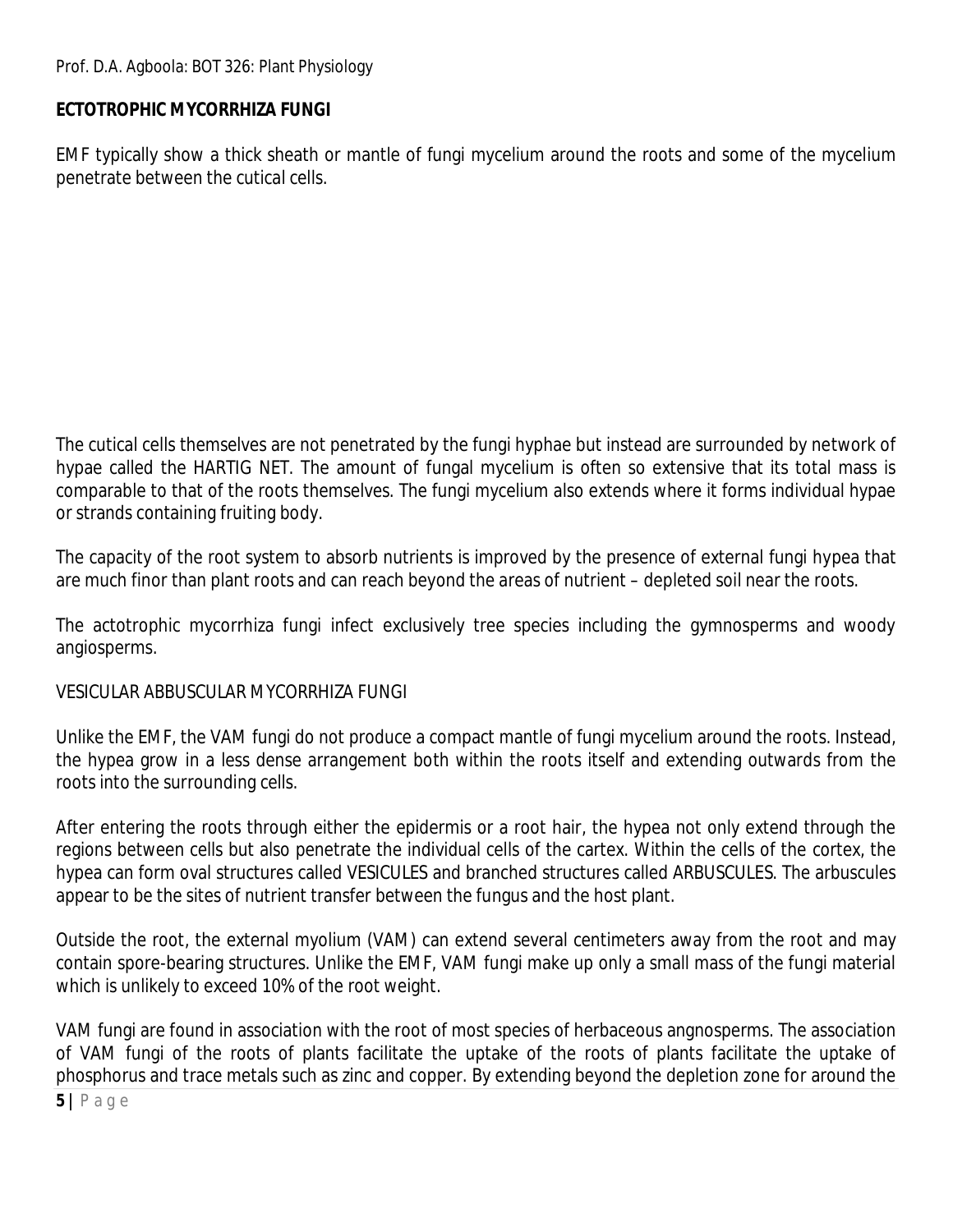roots, the external mycelium improves phosphorus absorption. Research has shown that the roots associated with mycorrhizal fungi can transport phosphorus at a rate more than four times higher than that of a root not associated with mycorrhizal fungi.

The external mycelim of EMF can also absorb phosphate and make it available to plants. In addition EMF proliferate in the organic litter of the soil and hydrolyse organic phosphorus for transfer to the root.

# MOVEMENT OF NUTREINT FROM MYCORRHIZAL FUNGI TO PLANT ROOT CELLS

Little is known about the mechanism by which mineral nutrients are absorbed by mycorrhizal fungi and transferred to plant root cells. With EMF, inorganic phosphate may simply diffuse from the hyphae into the net and be absorbed by the root autical cells. With VAM fungi, the situation may be more complex. Nutrient may diffuse cells, alternatively, because some root arbuscles are continually degenerating why new ones are forming. Such degeneration arbuscules may release their internal context to the host root cells. A key factor in the extent of mycorrihizal association with the plant root is the nutritional status of the host plant e.g. moderate deficiency of a nutrient such as phosphorus tends to promote infection. Mycorrhizal association in well fertilized soils may shift from symbiotic relationship to a parasitic one in that the fungus still obtains CHO from the host plant but the host plant nolonger benefit from improved nutrient uptake efficiency. Under such conditions the host plant may treat mycorrhizal fungi as it does other pathogens.

# PLANT GROWTH ANALYSIS

If we wish to measure the bio productivity if natural ecosystem or agricultural crops, the component of immediate interest is the total yield or net primary production. It is usually necessary to restrict our interest to above ground parts and in agricultural crops only in economic yield e.g the grains of cereals.

## BASIC PRINCIPLES OF MEASUREMENT

Two types of measurement are needed for growth analysis. These are:

- 1. PLANT WEIGHT: This is usually the oven dried weight (g or kg) or it can be the organic matter or energy content.
- 2. SIE OF ASSIMMILATORY SYSTEM: This is usually the leaf area (cm2, mm2, m2) but can also be the leaf protein or chlorophyll content.

This primary data of growth analysis can be made on individual plants derived from both canopies through the destructive nature of techniques required the use of homogenous sets of plants or plots of land. In this simple form, plant growth analysis requires little more than a balance, photosensitive paper, graph sheet and a calculator for quit detailed studies of quantitative aspect of dry matter.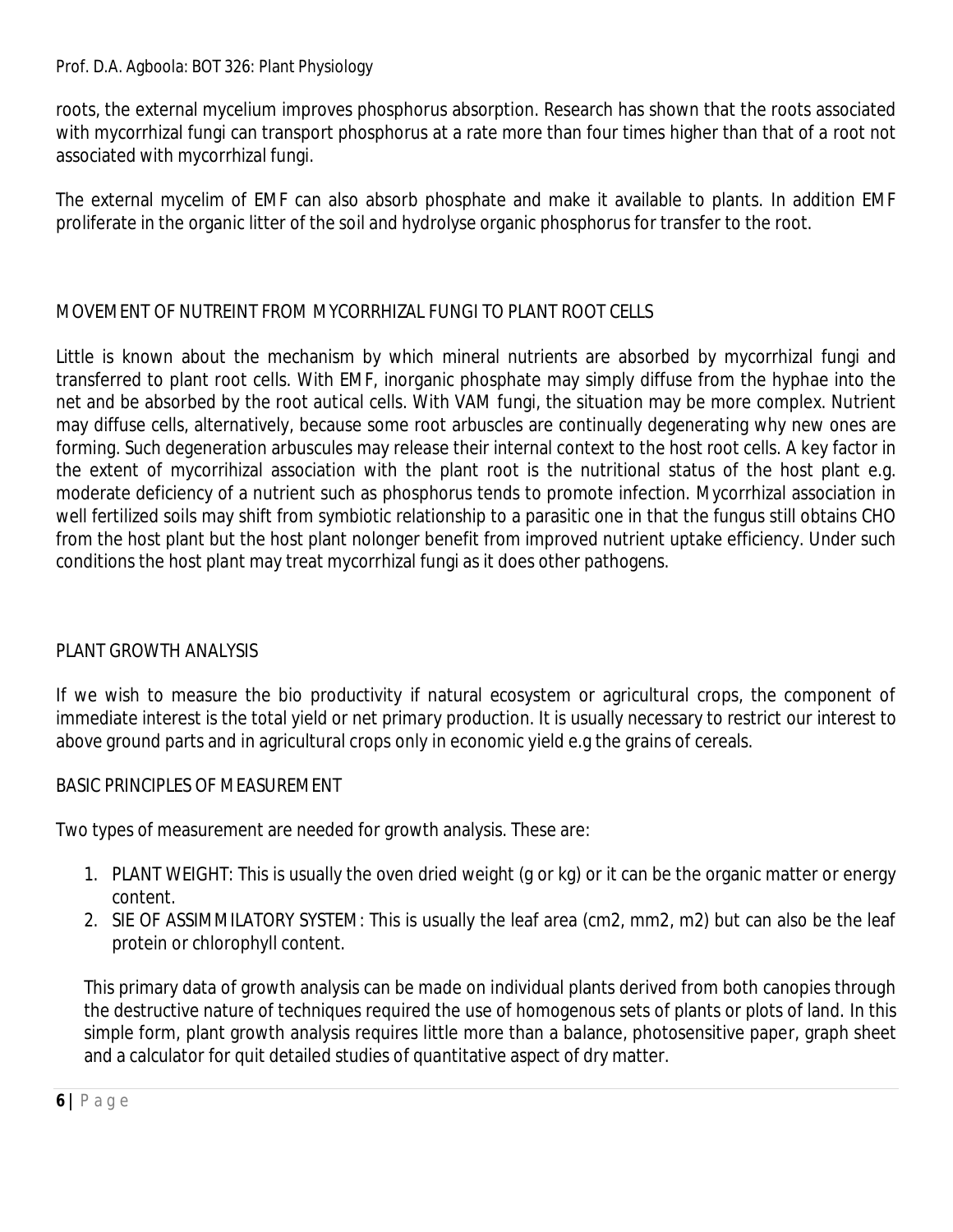The quantitative description of growth is based on several terms. The terminology used here follows that of Hunt (1978) which refers to the components of growth in terms of single letters of single letters for ease of mathematical notation.

# COMPONENTS OF CLASSICAL GROWTH ANALYSIS

1. RELATIVE GROWTH RATE (RGR OR R) The relative growth rate of plant or crop is defined at any instant in time (t) as the increase of material per unit of material present. It is the only component of growth analysis which does not require the knowledge of the size of assimilatory systems. (leaves x systems).

```
R = Log W<sub>2</sub> – Log W<sub>1</sub>
              T_2 - T_1OR
R = Log<sub>2</sub> TDW<sub>2</sub> – Log<sub>2</sub> TDW<sub>1</sub>
              T_2-T_1
```
 $W_2$  = second measured weight

 $W_1$  = first measured weight

 $TDW<sub>2</sub>$  = second measured total dry weight

- TDW<sub>1</sub> = first measured total dry weight
- $T_1$  = initial time (days, months, etc)

 $T_2$  = final time (days etc)

The unit of RGR or R is:

(Weight Weight  $^{-1}$ ) time  $^{-1}$  e.g .gg  $^{-1}$  time  $^{-1}$  RGR or R represents the efficiency of the plants raw material. The RGR or R serves as a fundamental measure of dry matter production and can be used to compare performance of species or the effects of treatments under strictly defined conditions.

However R, tells little about causal factors which determines the performance. These factors are included in other components of growth analysis such as the net assimilators rate (NAR) or (E) and leaf area ratio (LAR) or (F).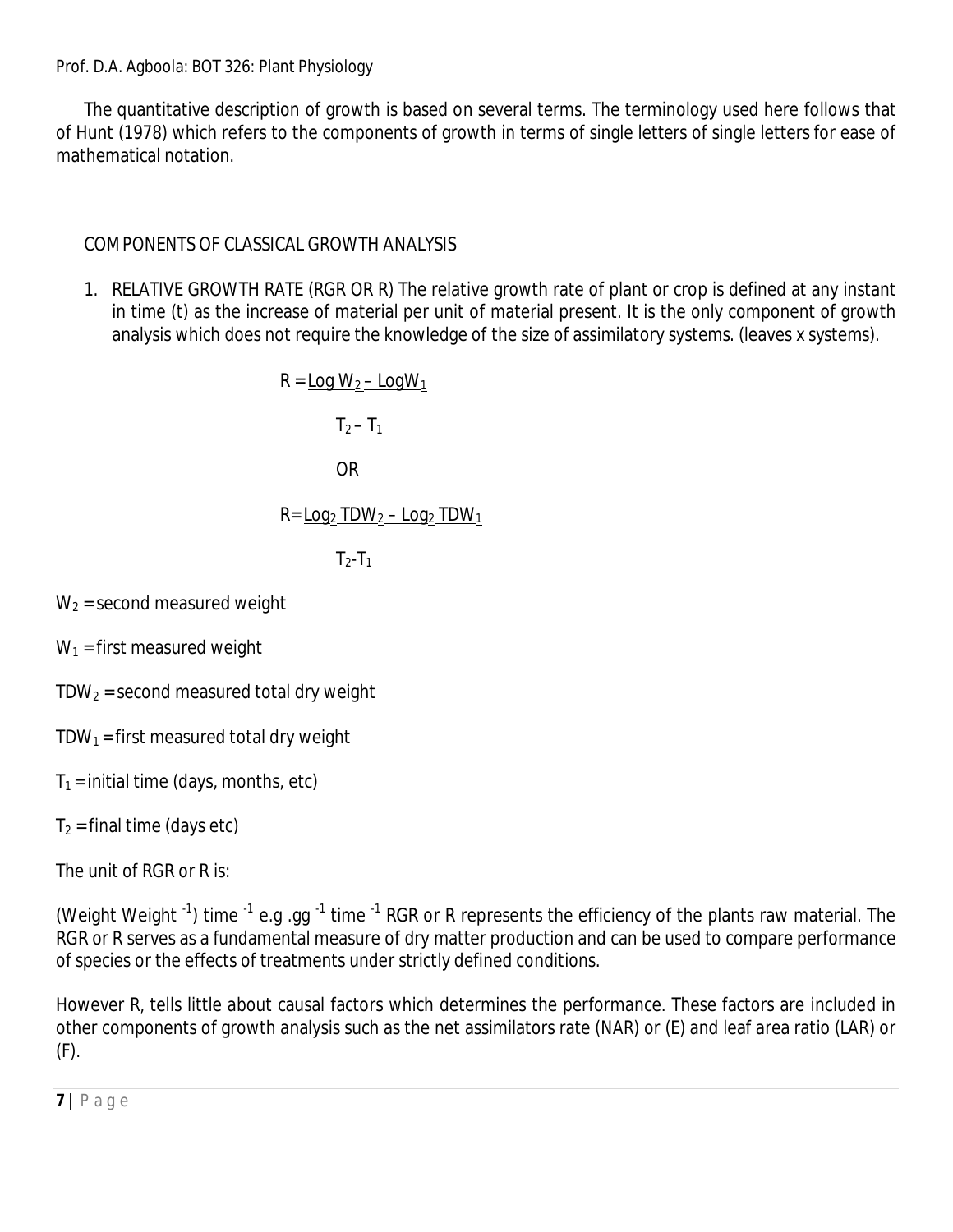2. NET ASSIMILATION RATE (NAR) OR UNIT LEAF RATE (ULR) : The unit leaf rate (E) of a plant or crop at any instant in time (t) is defined as the increase of plant material per unit of time. The NAR measures the net gain in dry weight of the plant per unit leaf area (kg/m<sub>2</sub>).

| $E = W_2-W_1$                                                   | $\underline{Log}_2 A_2$ -Log <sub>2</sub> $A_1$ |
|-----------------------------------------------------------------|-------------------------------------------------|
| $A_2 - A_1$                                                     | $T_2$ - $T_1$                                   |
| $E = W_2 - W_1$ .                                               | $\underline{Log A_2 - Log A_1}$                 |
| $T_2$ - $T_1$                                                   | $A^2 - A_1$                                     |
| <b>OR</b>                                                       |                                                 |
| $E = TDW_2 - TDW_1$ . Log LA <sub>2</sub> - Log LA <sub>1</sub> |                                                 |
| $T_2 - T_1$                                                     | $LA2 - LA1$                                     |
| OR                                                              |                                                 |
| $E = TDW_2 - TDW_1$ .                                           | $Log LA_2 - Log_2LA1$                           |
| $LA2 - LA1$                                                     | $T_2 - T_1$                                     |

Where  $LA<sub>1</sub>$  = Initial leaf area

 $LA<sub>2</sub>$  = final leaf area

 $W_1$  = Initial measured weight

 $W_2$  = final measured weight

 $TDW_1 =$  Initial total dry weight

 $TDW_2$  = Final total dry weight

3. LEAF AREA RATIO (LAR OR F) : The leaf area ratio of a plant or crop at any instant in time (t) is the ratio of assimilatory material per unit of plant material.

$$
F = (\underline{LA_1}) \cdot \underline{(LA_2)}\n\underline{W_1} \underline{W_2}
$$

The unit of F = Area (weight  $^{\text{-1}}$ ) i.e cm $^{\text{2}}$  g $^{\text{-1}}$  or m $^{\text{2}}$  kg $^{\text{-1}}$ 

**8 |** P a g e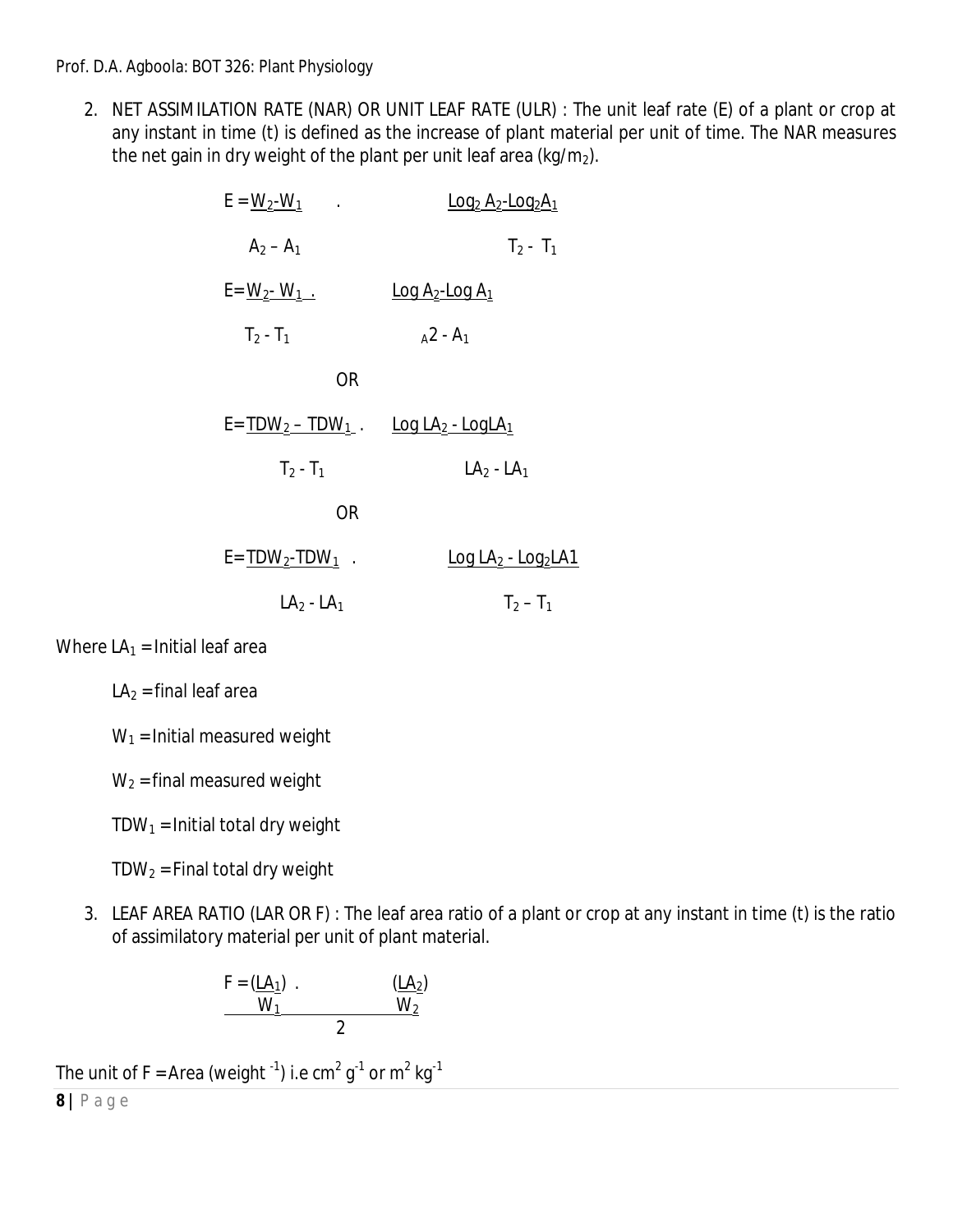Where  $LA_1$  = Initial leaf area

 $LA<sub>2</sub>$  = Final leaf area

 $W_1$  = Initial weight

 $W_2$  = Final weight

For the various components of classical growth analysis considered earlier on (i.e RGR, NAR and LAR) at time (t)  $(t_1, t_2 \text{ etc})$ , you need to measure

- i the net gain in dry weight (W). Hence measurement of initial dry weight (W<sub>1</sub>) and final dry weight (W<sub>2</sub>).
- ii the leaf area, the initial (LA<sub>1</sub>) and final (LA<sub>2</sub>).
- iii the time (t) at which all these are measured. Hence one can measure the RGR, NAR and LAR from three parameters: Weight (W), Area (A) and Time (t).
	- A. The dry weight can be done in electric oven at 700C for 24hours, cooled and weight. The procedure should be repeated and the material should be weighted several times until a constant weight is achieved.
	- B. The LA can be measured by plucking the entire leaves of the plant in question and spreading over the PLANEMETER or the Lambda LEAF AREA METRE. But where this is not within reach, a rough estimate of the leaf area measurement can be achieved using the graph paper. The entire leaf area is traced on a graph paper and calculated by counting the cm2 covered by the leaf area on the graph sheet. However, approximation of many incomplete squares often lead to error.

## SEED DORMANCY AND GERMINATION

## **DORMANCY**

Dormancy is a physiological quiescence often observed in viable seeds. It is a condition in which a seed with viable embryo fails to germinate under favourable environmental conditions such as good supply of oxygen, adequate moisture and temperature.

## TYPES OF DORMANCY

- 1. Temporary Dormancy
- 2. Physiological Innate Dormancy

## CAUSES OF PHYSIOLOGICAL INNATE DORMANCY

1. Seed hardness: add seed coats can serve as barrier to germination and development of embryo. Hardness of testa or seed covering is another cause.

SOLUTION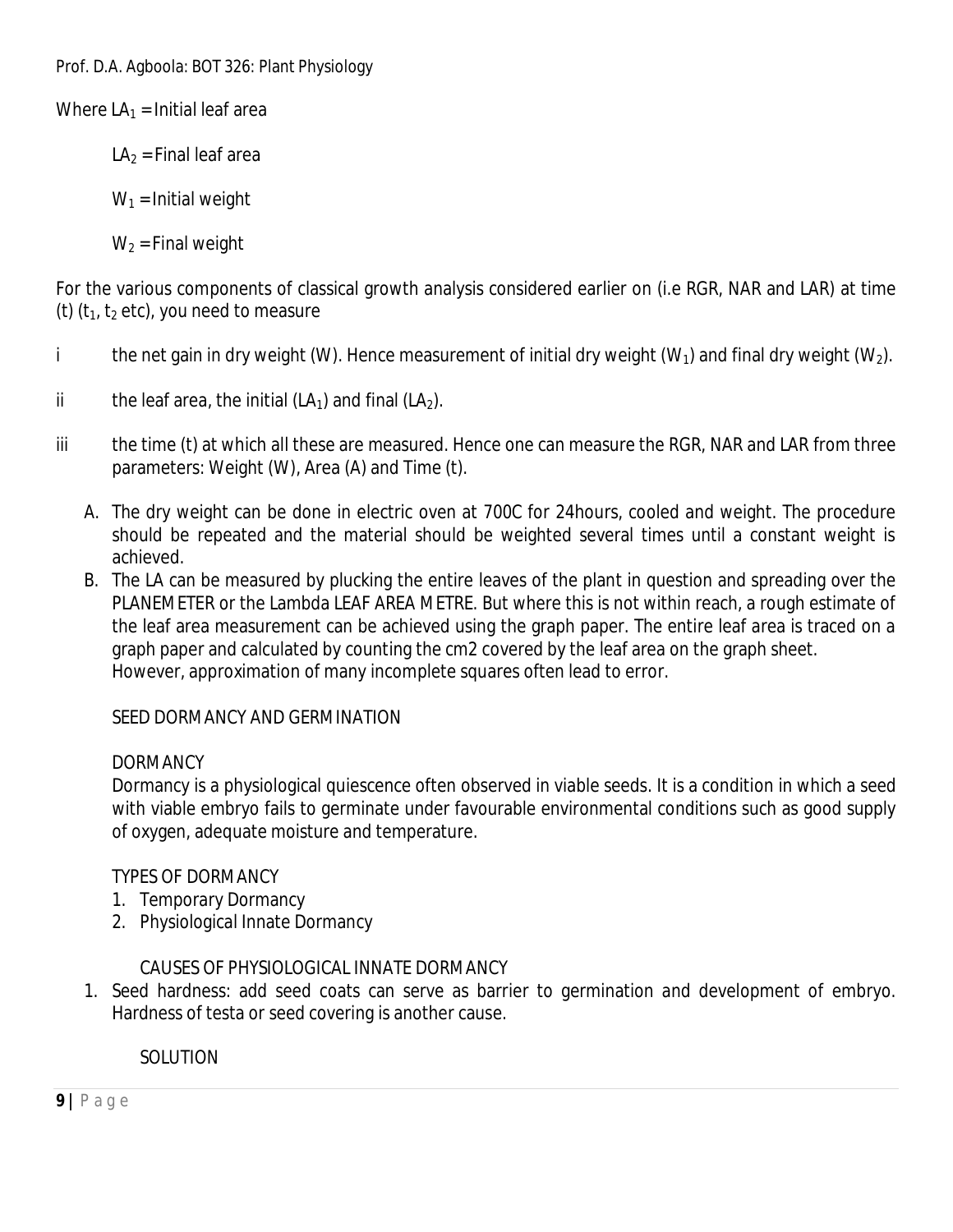- a. Scarification
	- i. Chemical Scarification: Use of concentrated inorganic acids, conc. Sulphuric acid, ether and acetone absolute ethanol, inorganic salt  $(KMNO<sub>4</sub>, Na<sub>2</sub>SO<sub>4</sub>, NaCl etc).$
	- ii. Mechanical Scarification: This involves mixing seeds with pebbles, rubbing seeds with sand paper nipping holes or making punctures.
- b. Heat Method
	- i. Dry Heat: This involves placing seeds above systems which give out heat. E.g. burning fire wood
	- ii. Wet Heat: This involves steaming to beak dormancy.
- c. Cold Treatment
- 2. Chemical inhibitors: presence of chemicals such as coumarine, phenols, abscissic acid etc can cause dormancy.

# SOLUTION

- a. Leaching: Moderate leaching is required to break dormancy and effect germination of seeds. Over leaching can wash away growth promoters.
- 3. Dormancy due to immature embryo: For example Cola nitida, C. millenii.

# SOLUTION

Storage

4. Need for Period of Ripening

# SOLUTION

Storage

5. Photoblasticity: This is dormancy due to light sensitivity. e. g ceiba pentandra, milicia excels, nicotiana tabaccum etc.

# SOLUTION

Exposure to day length illumination period of 16hrs or more.

# **GERMINATION**

Is a process by which a dominant embryo wakes up grows out of the seed coat and establishes itself as a seedling when supplied with moisture.

Germination is a physiological process which involves a viable embryo spouting into a seedling with the emergence of a radicle ( first) and a plumule (later) under favourable environmental conditions.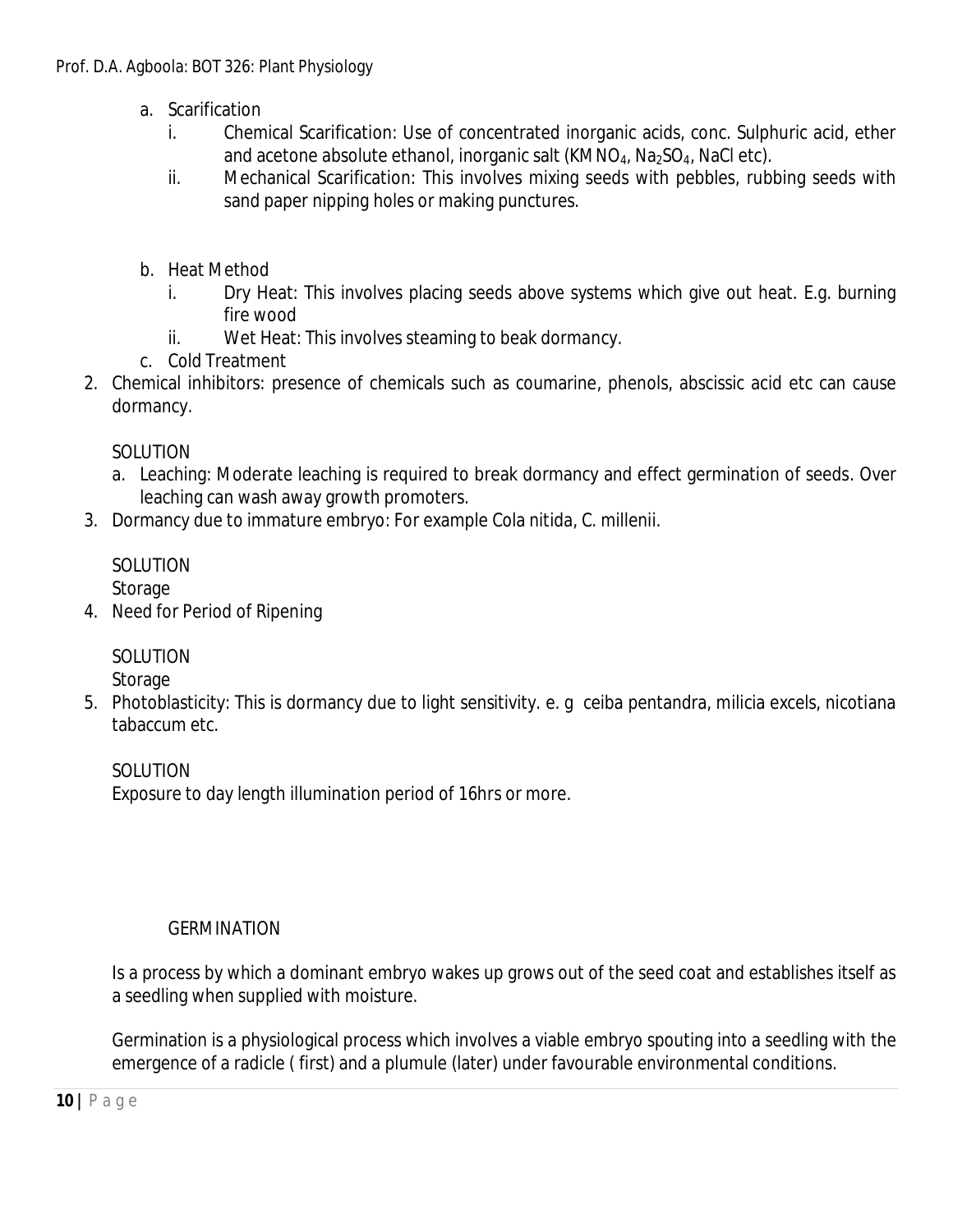### PROCESSES INVOLVED IN GERMINATION

- 1. Inbibition of water
- 2. Activation of Precursors of enzymes
- 3. Production of Amino Acids, Proteins, etc.
- 4. Mobilization of food materials INTERNAL FACTORS AFFECTING SEED GERMINATION
	- 1. Genetic pattern of seeds (genotype)
	- 2. Ecological type of seed population (ecotype)
	- 3. Seed maturity
	- 4. Presence or absence of germination promoting and inhibiting substances
	- 5. General chemical and structural composition of seeds.

| NAME OF HORMONE | <b>EFFECT</b>                 | SOURCE IN PLANTS            |  |
|-----------------|-------------------------------|-----------------------------|--|
| Rhizocaline     | For root formation            | In leaf                     |  |
| Coumarin        | For stem elongation           | In roots                    |  |
| Pyhllocaline    | For leaf growth               | In cotyledon                |  |
| Florigen        | Induces flower formation      | In leaf                     |  |
| Traumatic acid  | For healing of wound through  | In damaged cells around the |  |
|                 | callus                        | wound                       |  |
|                 | Formation i.e it induces cell |                             |  |
|                 | division in cells around the  |                             |  |
|                 | wound.                        |                             |  |
| Coumarin        | Inhibits germination of some  | In plant tissues            |  |
|                 | seeds Retards growth of roots |                             |  |
|                 | in some plant species         |                             |  |

#### OTHER HORMONES

#### COMPARISON OF SOME KNOWN EFFECTS OF PLANT HORMONES

| Effect on     | IAA             | GА | Cytokinin | Ethylene or Abscicic |      |
|---------------|-----------------|----|-----------|----------------------|------|
|               |                 |    |           | Chlorohydrin         | acid |
| Cell division | <b>Promotes</b> |    | Promotes  |                      |      |
| Cell          | Promotes        |    | Promotes  |                      |      |
| enlargement   |                 |    |           |                      |      |
| in stems      |                 |    |           |                      |      |

**11 |** P a g e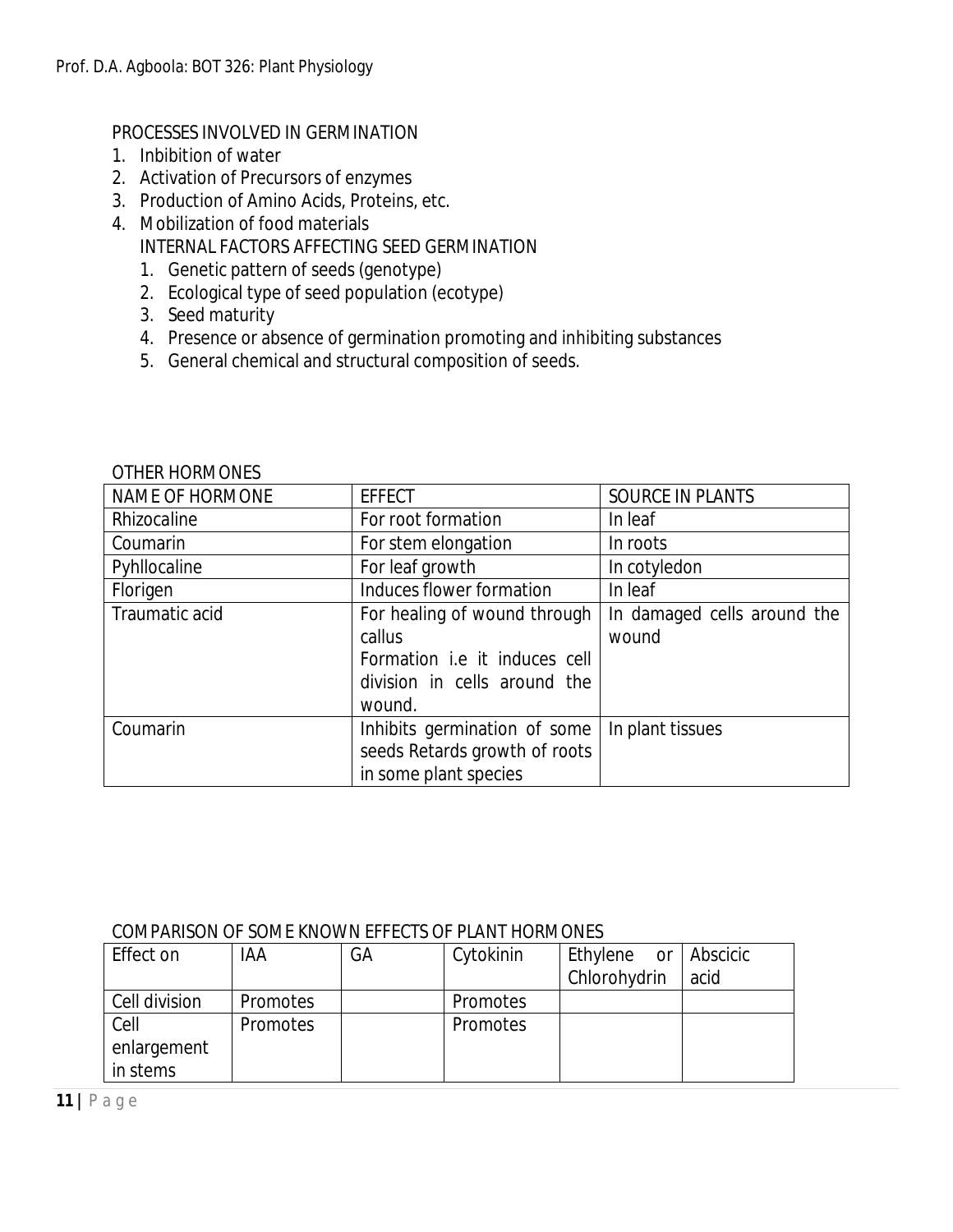| Cell                        | Indirectly |               | Inhibits      |               |          |
|-----------------------------|------------|---------------|---------------|---------------|----------|
|                             | inhibits   |               |               |               |          |
| enlargement                 |            |               |               |               |          |
| in roots                    |            |               |               |               |          |
| $\mathsf{of}$<br>Abscission | Inhibits   |               |               |               | Promotes |
| parts                       |            |               |               |               |          |
| Bud dormancy                |            | <b>Breaks</b> | <b>Breaks</b> | <b>Breaks</b> | Promotes |
| Seed                        |            | <b>Breaks</b> | <b>Breaks</b> | <b>Breaks</b> |          |
| dormancy                    |            |               |               |               |          |
| Seed                        | Promotes   | Promotes      |               |               | Inhibits |
| germination                 |            |               |               |               |          |
| Sexuality<br>in             | Promotes   | Promotes      |               |               |          |
| flowers                     |            |               |               |               |          |
| Food<br>store               |            | Promotes      |               |               |          |
| mobilization                |            |               |               |               |          |
| in seeds                    |            |               |               |               |          |
| Root initiation             | Promotes   |               | Promotes      |               |          |
| Parthenocarpy               | Promotes   | Promotes      |               |               |          |
| Onset<br><sub>Of</sub>      |            | Promotes      |               | Promotes      |          |
| flowering                   |            |               |               |               |          |
| <b>Stem</b>                 | Promotes   | Promotes      |               |               |          |
| elongation<br><b>or</b>     |            |               |               |               |          |
| 'bolting'                   |            |               |               |               |          |
| Apical                      | Promotes   |               | Counteracts   |               |          |
| dominance in                |            |               |               |               |          |
|                             |            |               |               |               |          |
| buds                        |            |               |               |               |          |
| Leaf                        |            | Promotes      |               |               |          |
| expansion                   |            |               |               |               |          |
| <b>Bud formation</b>        |            |               | Promotes      |               |          |
| Root                        |            |               | Inhibits      | Inhibits      |          |
| elongation                  |            |               |               |               |          |
| Cambial                     | Promotes   |               | Promotes      |               |          |
| activity                    |            |               |               |               |          |
| Fasciation                  |            |               | Promotes      |               |          |
| Senescence or               |            |               | Retards       |               |          |
| aging                       |            |               |               |               |          |
| Movement of                 |            |               | Accelerates   |               |          |
| metabolites                 |            |               |               |               |          |
| Movement of                 |            |               |               | Inhibits      |          |
| auxin                       |            |               |               |               |          |

These effects are to be seen in some plant only and may be restricted to certain parts of them.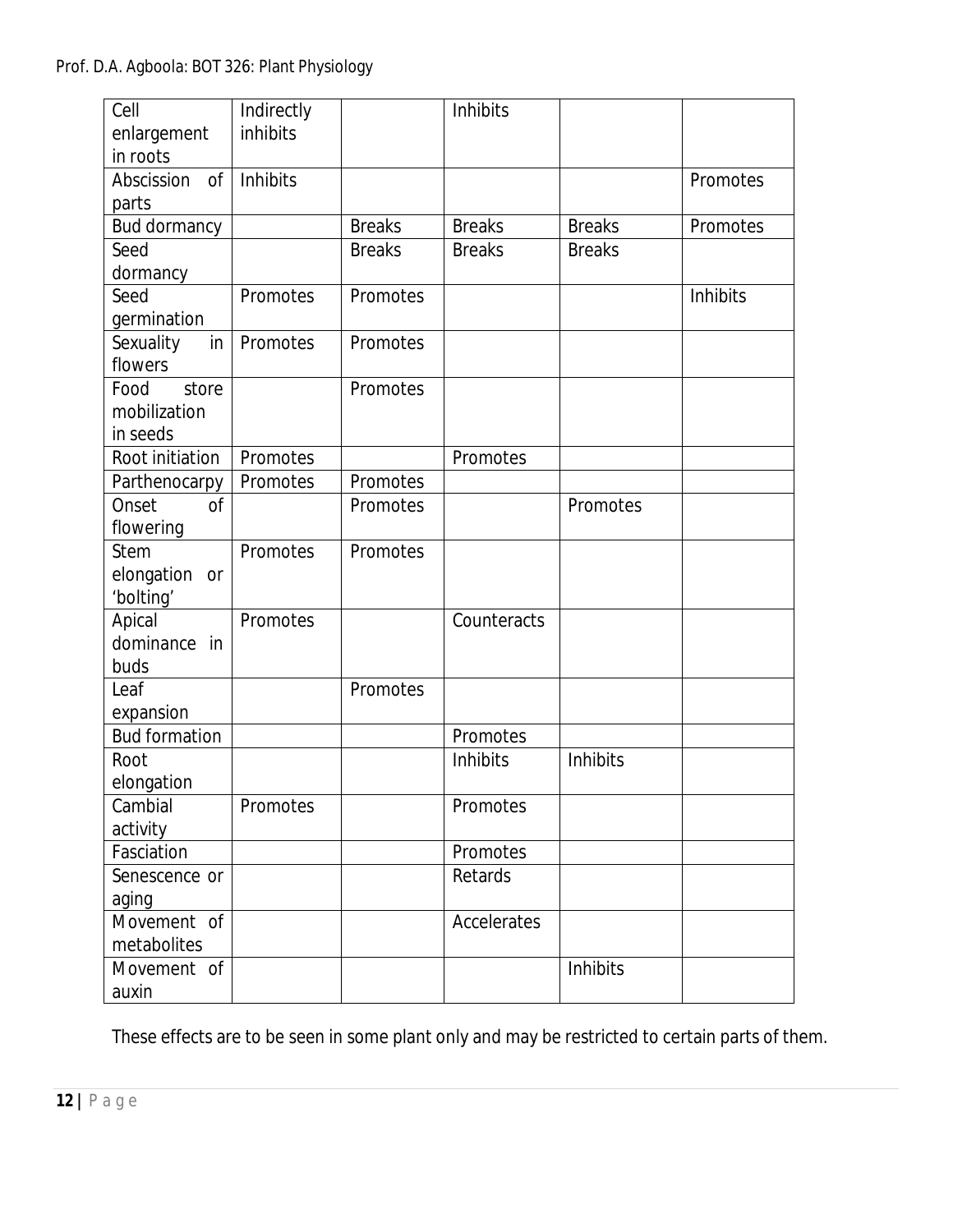### **PHOTOPERIODISM**

The influence of day-length on reproduction and vegetative growth was studied by Garner and Allard (1920). According to them some plants require a day-length longer than 12 hours for flowering, while others require less than 12 hours for this purpose. The former are known as long day plants and the latter as short day plants and the plants which are day neutral flower at any day-length. The relation of the time of flowering to the daily length of the period of illumination is known as photoperiodism.

The development of plants as contributed by the relative length of the light and dark periods to which they are exposed, a phenomenon called photoperiodism, is one of the most notable of all reactions of the plants to their environment. The photoperiodism has helped in the control of flowering of a large number of agricultural and horticultural plants.

Artificial shortening of day-length by shading or lengthening by the day-length electric illumination has induced plants to flower either than the normal ones.

Flowering of various annual and biennial plants at different seasons of the year is mainly due to the seasonal day length. In agricultural research this is of particular benefit as by artificial control of day length (daily illumination) two crop varieties which normally flower at different seasons can be made to flower simultaneously so that cross pollination for the purpose of crop improvement can be effected.

#### **Light Duration Effects on Vegetative Growth:**

In all parts of the world except the tropics and sub-tropics, marked seasonal changes or variations occur in the lengths of the daily period. The shortest period of the year in latitude 400N corresponding to the areas such as Madrid, Spain, China, Washington DC, is about 8-9 hours of day length while the longest day-length is about 15-16 hours. The same condition occurs in the southern cold zones. In tropical regions, the day-lengths approximate 12 hours all year round.

There has been found dissimilar in day-lengths of the day. Further experimentation on a variety of species soon resulted in the discovery that different kinds of plant react differently to given length of photoperiod the most effectively being on reproductive growth of plants. Flowering in some kinds of plants is favoured by short days, in other kinds by long days and in still some other kinds by a wide range of day-length.

Photoperiodic effects upon reproductive growth may indirectly induce effect upon vegetative growth. Many short day plants exposed to long days grow in height indefinitely, but if exposed to short days vegetative growth in height is soon checked as a result of the differentiation of a terminal inflorescence. Many long day plants on the other hand develop as leaf rosette or bunch when exposed to short days, elongation of flowerbearing sterms occurring only under long day conditions.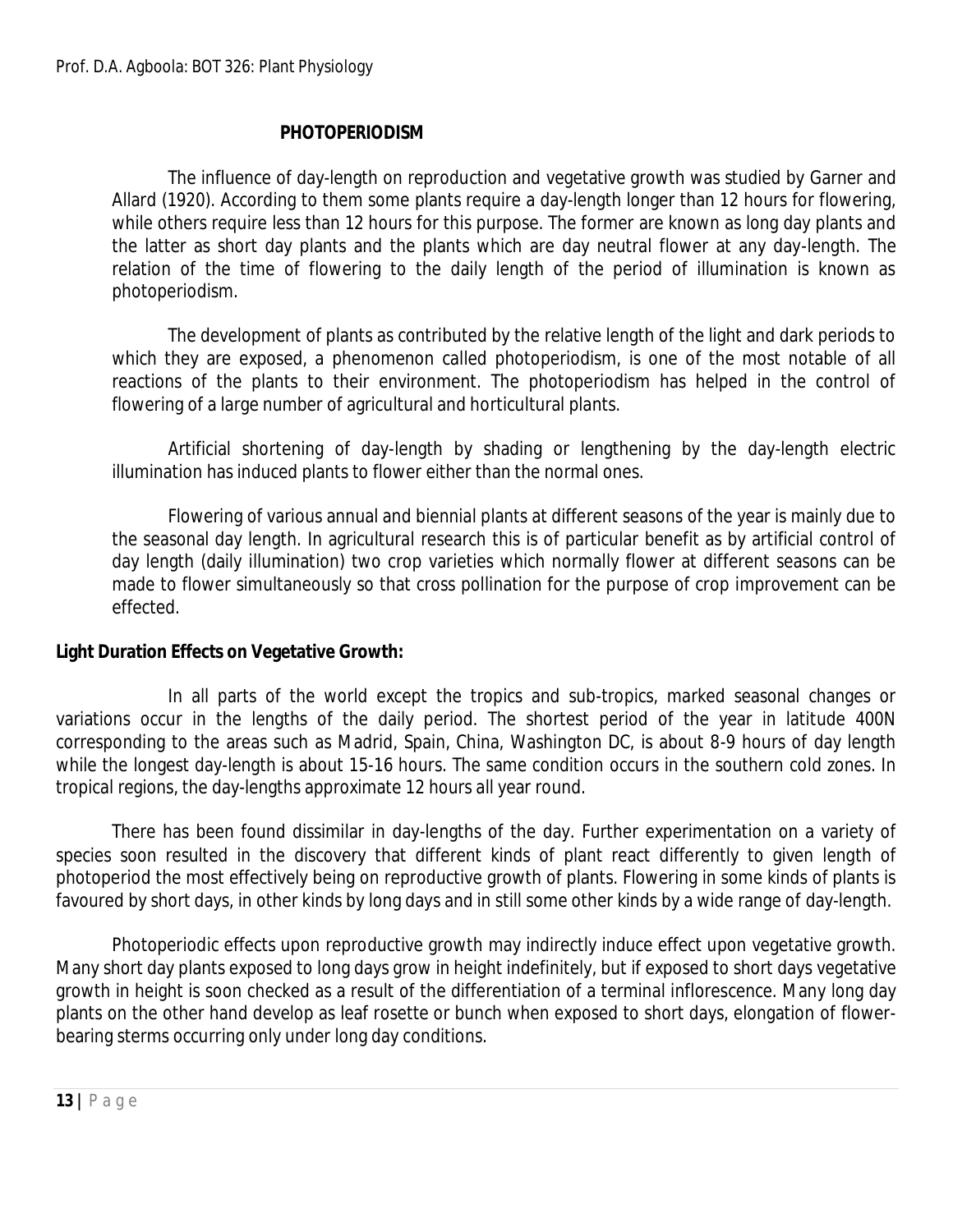Tuberization in a number of species is markedly influenced by the length of the photoperiod. In a number of varieties of potato for example, a few or no tubers form under 16-18 hours photoperiods, while there is a good yield when the plants are exposed to short (8-10hr) photoperiods .This is also true of formation of tuber in helianthus tuberorsus (Jerusalem artichoke).Furthermore, exposure of only one leaf of a plant of this specie to a 9 hour photoperiod while the rest of the plant is under an 18hr photoperiod induces tuber formation just as if the entire plant were exposed to short photoperiod, but exposure of the terminal bud to a 9hr photoperiod while the rest of the plant is at an 18hr photoperiod has no such effect. The leaves are obviously the locus of a photoperiodic reaction, the effects of which are communicated in some manner or another to the underground organs of the plants and influences their development.

The development of bulbs by certain species of plants is markedly influenced by the length of the photoperiod to which the plant is exposed. Bulb formation in most varieties of onions, for example, is favoured by relatively long photoperiods, the minimum effective photoperiod varying from about 12-16hrs according to the variety.

The length of the photoperiod has an important effect on the bud dormancy of many temperate zone woody plants.The short photoperiods of later summer and early fall are factors inducing dormancy in many such species. On the other hand, the long photoperiods of late winter and early spring are factors in breaking the bud dormancy of many such species.

Effect of duration of light on reproductive growth: Some plants flower under short day conditions while some do so under long day-length condition, while others are independent to both. Plants have been classified according to the effects of day-length on their reproductive development. The classifications are based on a 24hr cycle of light and darkness.

# **a. Short day plants**

These are plants which flower when the day-length is below (less than) a certain critical day length. Day lengths in excess of this critical point will keep the short day plant vegetative. The so-called critical day-length differs with different species. Examples of short plants are Nicotiana tabacum, Xanthium pensylvanicum and Glycine max (soy beans), sweet potato, hemp (Canabis sativa).

# **b. Long day plants**

These are plants, which flower after a critical day-length is exceeded. Examples include sugar beet (Beta vulgaris), Spinach (Spinaceae oleracea) and Hyoscyamus niger.

# **c. Day neutral**

These are plants, which flower after a period of vegetative growth, regardless of photoperiod. That is, that range of plants flower readily over a wide range of day-lengths from relatively short photoperiods to continuous illumination. Example include Tomato (Lycopersicum esculentum), Mirabilis (Four-Oclock), cotton (goossypium), certain varieties of tobacco, pisum salivum (garden pea).

# **d. Intermediate plants**

These are plants, which bloom only under day-length within a certain range and fail to flower under either longer or shorter photoperiods e.g. some varieties of sugar cane.

The line of demarcations between the range of photoperiods favourable to flowering and the range of those which are not, is much sharper in some kinds of plants than in others.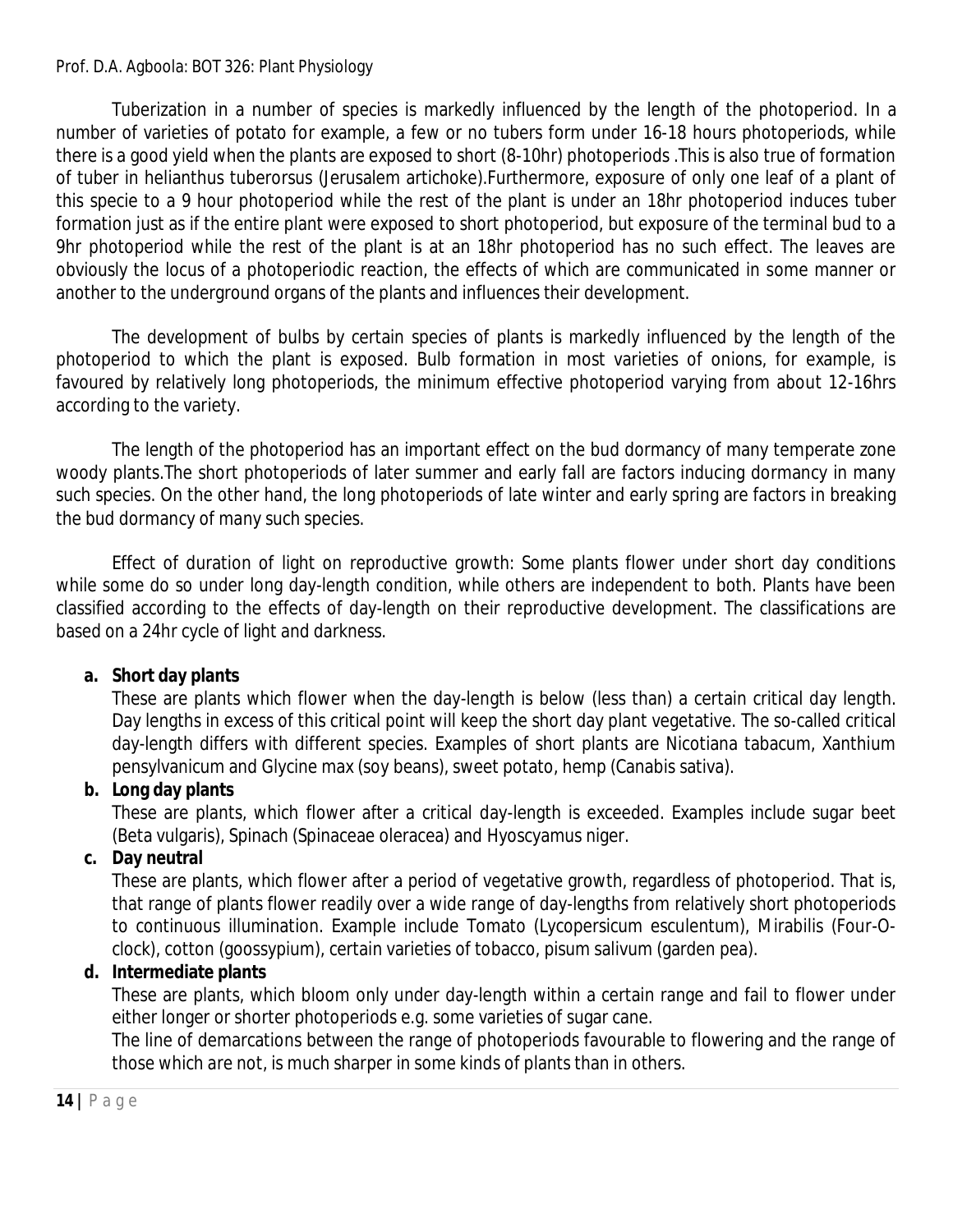# **PHOTOPERIODIC AND PHOTOINDUCTIVE CYCLE**

The photoperiodic behavior is an important factor in determining the most favourable-season for raising many crop plants in mid-latitudinal regions. Any photoperiodic cycle which induces initiation of flowers in plants is called a photo-inductive cycle, while one which does not is called a non-photo-inductive cycle. For example, an 8hr photoperiod alternating with a 16hr dark period is possible photo-inductive cycle; for short day cocklebur plants having a critical photoperiod of 15.5hours; a 16-hour photoperiod alternating with 8hr dark period is one possible non-photo-inductive cycle for the plant.

The number of inductive cycles required by any kind of plants vary somewhat depending upon the age of the plant and environmental conditions, especially temperature, radiance and length of the photo-period.

# **General Mechanism of Photoperiodism:**

# **a. Locus of Photoperiodism**

Although the leaves are undoubtedly the principal loci of the photoperiodic reactions in some plants, other organs may fulfill this role at least in part. Some complementary loci may be the bud, or leaf-like cotyledon as in some plants, while in some herbaceous species the stem serve the role especially when in defoliated form.

# **b. Presence and Transmission of a Floral Hormone**

The floral factor produced in photo-inductive leaves is apparently transported with ease in the plant. The floral factor or hormone has been termed florigen. This floral hormone is not species and has the same property in both day and long day plants. The distance over which florigen are transported in plants varies with the kind of plant and environmental conditions to which it is subjected. Translocation occurs in living cells and in petioles and stems through the phloem tissues.

# **c. The Role of Gibberellin**

The levels of gibberellins have been implicated in the production of floral hormone. It is assumed that a high level of gibberellins-like hormone must be maintained in long day plants for the production of florigen. In short day plants, this situation is reversed, a low level of the gibberellins-like hormone being optimum for a flowering response.

# **d. Role of Light Quality**

The pigments phytochromes-FR and phytochronme – R sensitive to the Red and Far Red radiation have also been implicated in flower formation. These same pigments have also been implicated in most of the phytomorphogenetical problems.

# **WEED BIOLOGY**

Weeds are plants that interfere with human activity, or in some was intrude upon human welfare. This is a concept of weeds that has originated with humans and within the context of their food production needs. The Oxford English Dictinary (OED) defines a weed as: a herbaceous plant not valued for use or beauty, growing wild and rank, and it is a common knowledge that not all weeds are herbs. Therefore deleting the word 'herbaceous' from the (OED) definition improves it, but no means make the definition technically complete. In addition to human values there are ecological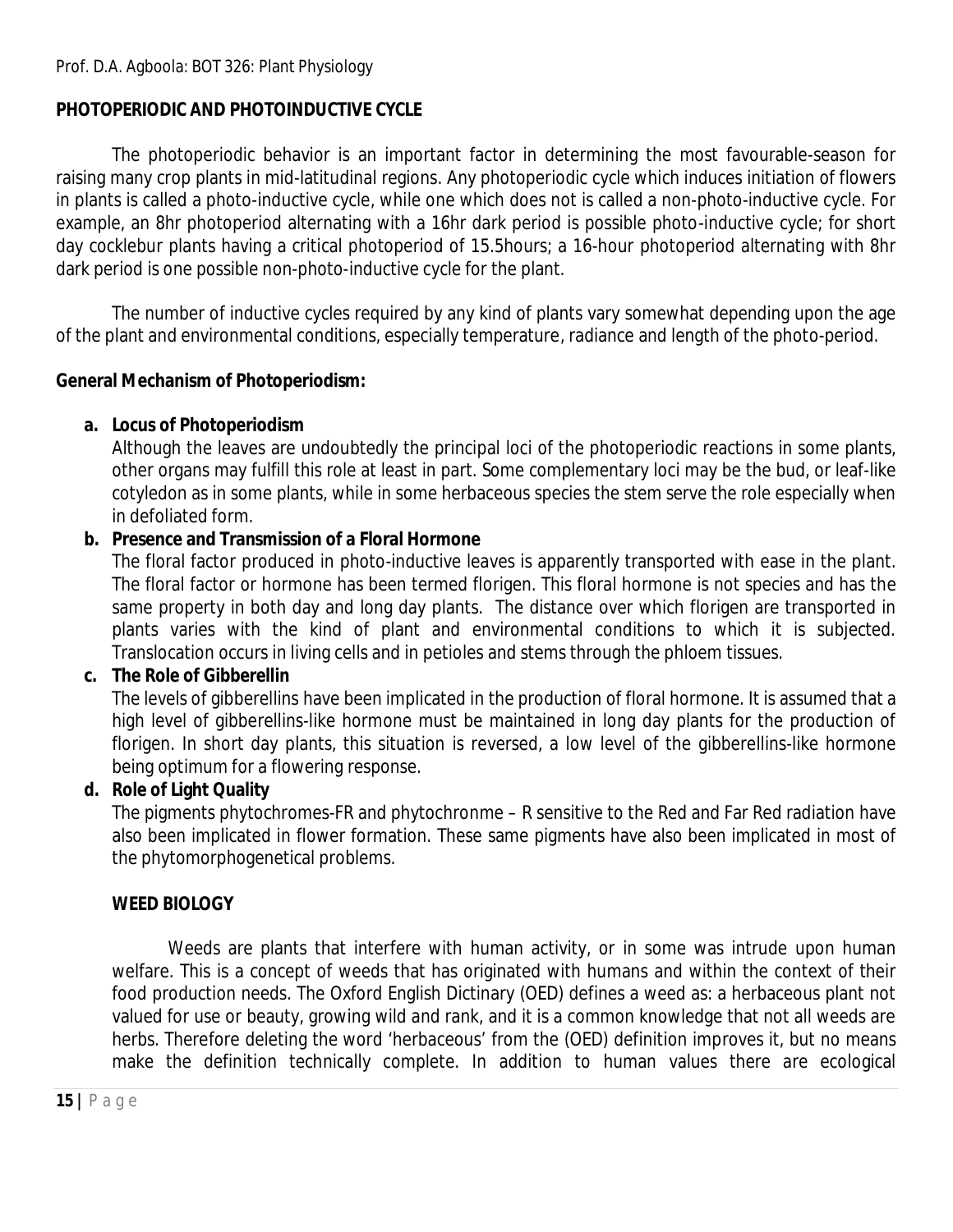considerations that should be noted when discussing weeds. While a patch of annual and perennial plants mat compete with our crops, and so qualify to be called weeds, these same plants play an important part at crop harvest and during subsequent fallow periods in keeping the soil covered and protected from the erosion action of both rain and wind.

The good and bad sides of weeds were described by Salisbury (1964) as follows: weeds, as a class, have much in common with criminal; when not engaged in their nefarious activities both may have admirable qualities; a thief may be an affectionate husband and father outside business hours; an aggressive weed in one environment may be a charming wild flower in another.

Weeds are important components of our agricultural systems, and are subject to the evolutionary influences that affect crops and animals. De Wet Harlan (1975) have identified three classes of plant; the wild plants that grow naturally outside of human disturbed habitats; the weeds that thrive in habitats that are continuously disturbed by humans; and the domesticates (crops) that are artificially propagated and often require cultivation and care by humans in order to grow and take optimum use of environmental resources. In general the definition of the weed depends on one's perception of the plant in time.

### **CHARACTERISTICS OF WEEDS:**

Weediness has been described as the state or condition of a field in which there is an abundance of weeds. Weediness therefore implies both presence and number of weeds. There are specific characteristics that qualify a plant as a weed. Some of these characteristics are met by some plants, while others, such as those of weedliness are acquired by virtue of a group of plants growing in a given location.

All terrestrial weeds tends to interfere with crop growth and some weeds (aquatic weeds) interfere not only with crop growth but also with use of waterways. Some workers have outlined the characteristics of weeds as those that are collectively shared by non crop plants which make them weeds. There are some feature that set a weed apart from a crop.

#### **INDIVIDUAL CHARACTERISTICS OF WEEDS:**

- a. **Harmful to humans, animals and crops:** Weeds with this characteristics may contain poisonous alkaloids e.g. leaves of stinging nettle (Flergaaestuans), and pods of Mucuna pruriers, high level of nitrates (e.g. Amaranthus spp) or parasitic on crops (e.g. Striga spp, Cassytha spp and Buchnera spp).
- b. **Wild and rank growth:** Weeds that possess these features are usually of large size. They tend to grow rapidly, and cover extensive areas. Examples of these weeds are Rottebollia cochinchinensis and Andropogon spp.
- c. **High reproductive capacity:** Many annual weeds have the ability to produce large quantity of seeds.
- d. **Persistence and resistance to control:** Weeds that posses these characteristics have diverse forms and propagates from seed and tubers or rhizome. Examples are purple and yellow nutsedge (Cyperus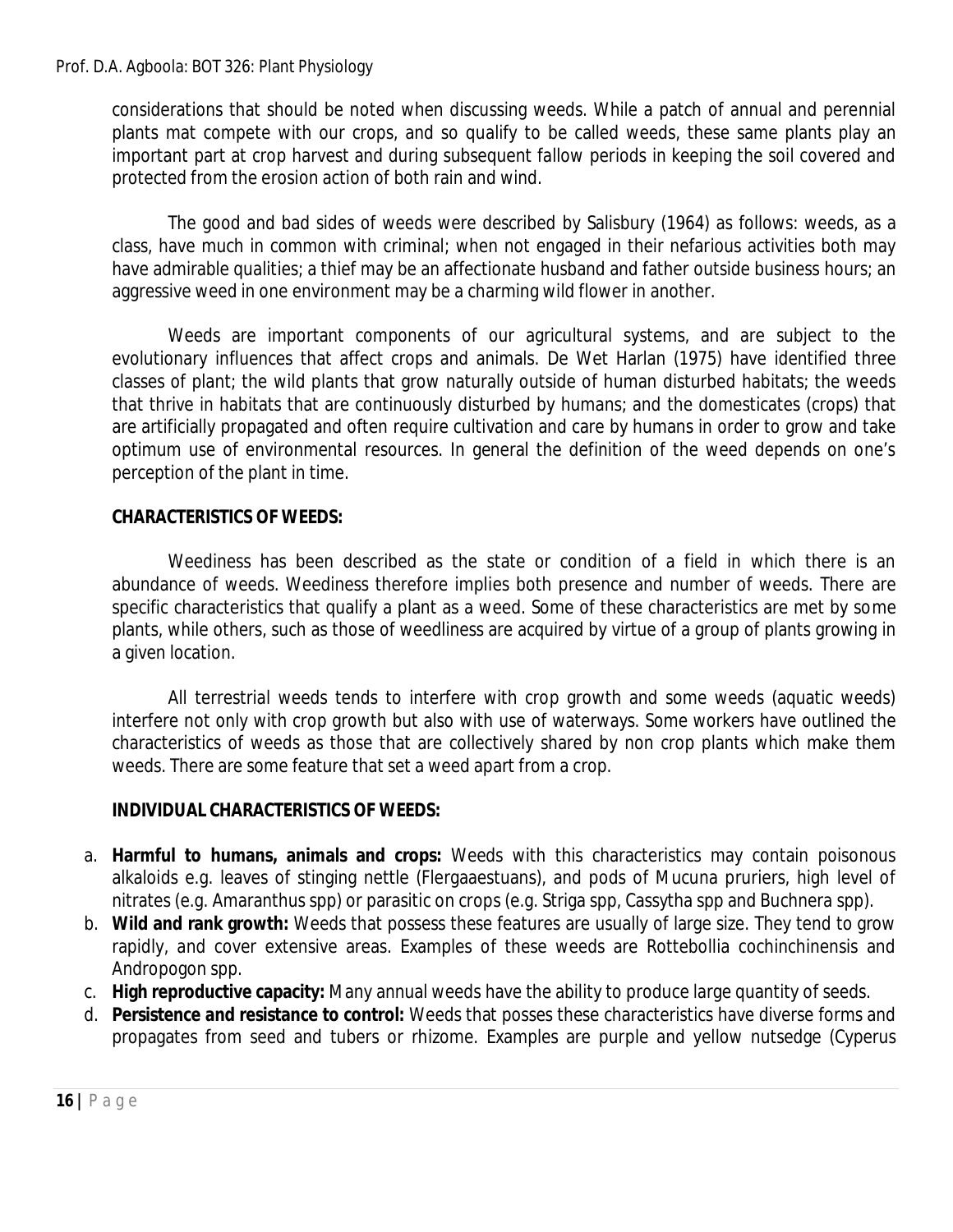rotundus and C. asculents respectively) which combine a well-developed tuber system with moderate production of viable seeds.

## **COLLECTIVE CHARACTERISTICS OF WEED GROUP:**

- a. **May grow in an undesirable location:** The ability to grow in an undesirable location is a major attribute of most weeds. Consequently weeds are found not only in cultivated fields, but also in tennis courts and other recreational sites. Also they are known to grow through cracks in concrete and asphalt pavements.
- b. **May have large population:** Weeds that possess this characteristics tends to grow tensely around economic plants. Such weeds are adapted to overcrowding. Many annual weeds consist of large populations; examples are Euphorbia heterophylla, Ageratum conyzoides and Aspilia Africana. Weeds such as these are able to compete better with crops because of the numerical superiority that the weeds have over the crops with which they are associated.
- c. **Human often find them useless, unwanted, undesirable:** Many weeds that show these attribute have morphological feature such as throns, prickles, etc. that make them objectionable. Examples of these weeds are Amaranthus spinosus, Acanthus montanus and Ficus exasperate.
- d. **Aggressive:** Many weeds that are aggressive have rapid seedling growth and wide tolerance to edaphic and environmental factors. Many are deep rooted, others have intraspecific variations while others exhibit great plasticity of growth. For example Euphorbia heteroplylla is very competitive in food legumes such as cowpea and soya beans because of its rapid growth and ability to form canopy over those crops.

## **ECONOMIC IMPORTANCE OF WEEDS:**

It is estimated that some 1800 weeds species cause serious economic losses in crop production, and about 300 of these weed species are responsible for the serious economic losses in cultivated crops throughout the world. While reliable data on yield losses caused by weeds are not readily available in the tropics.

Losses caused by weeds in agriculture represents costs to the farming community, and these can be divided into direct and indirect costs.

## **DIRECT LOSSES CAUSED BY WEEDS:**

Weed reduce crop yield by interfering with crop growth. This interference includes competition with crops for nutrients, light and water. it also include the introduction of chemical into the soil that will adversely affect the growth of crop plants (allelopathy).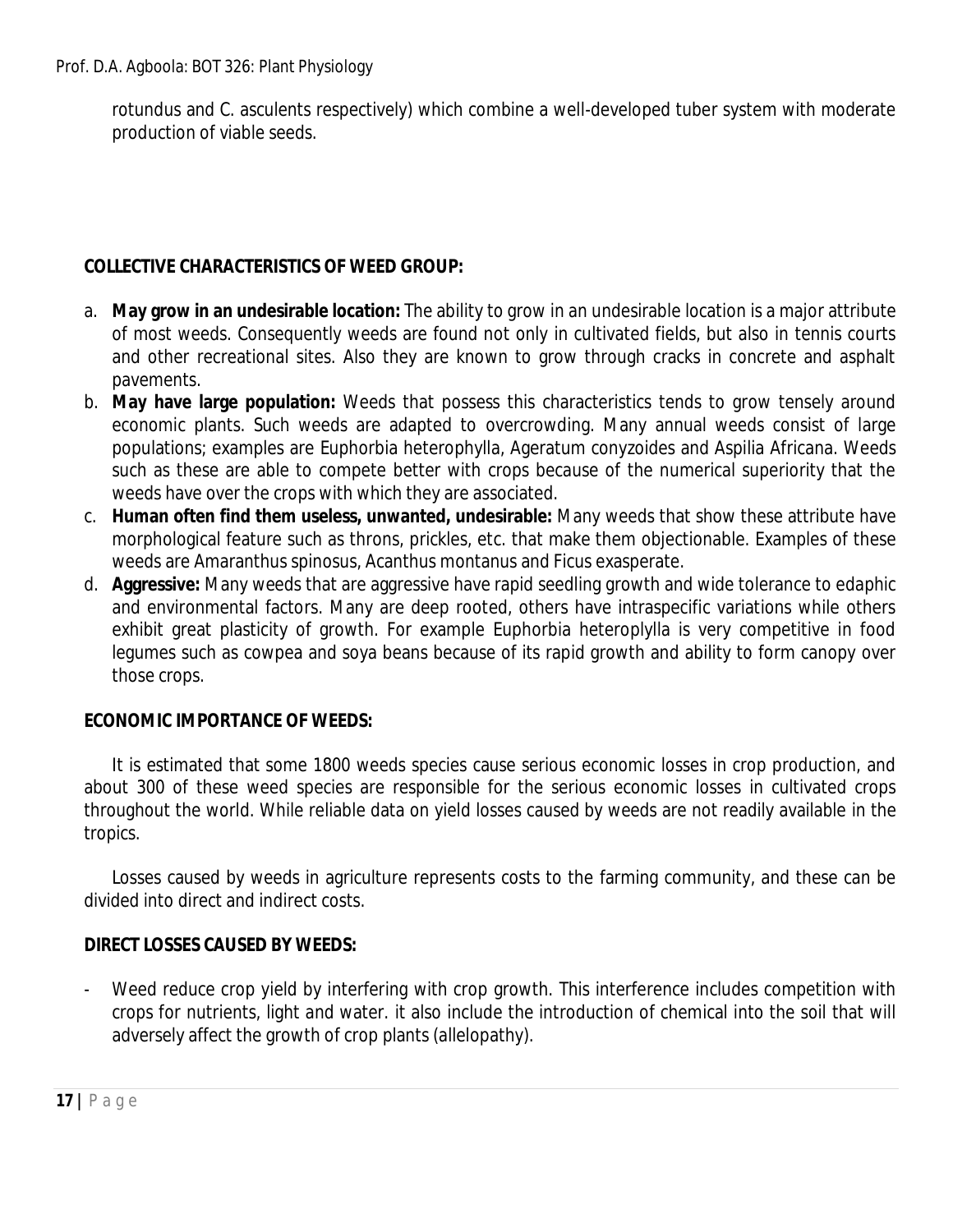- Weeds reduce the quality of harvested agricultural products. The presence of weeds seeds such as those Rottboellia chinensis in maize or rice. Solanum nigrum in cowpea or soya beans will reduce quality of each of these crops.

Heavy weeds infestation interfere with speedy drying of crops and generally slow down harvest operations, thus increasing cost of harvesting.

Some weeds can be poisonous if eaten by grazing animals. Amaranthus spp. Is an example of a weed which can adversely affect livestock because of the high nitrate content of the shoots.

Presence of weeds can also increase the cost of irrigation through indirect costs in keeping the canals weed free.

The cost of weed control far exceed that of any other crop pest.

### **INDIRECT LOSSES CAUSED BY WEEDS**

Weeds cause many other types of losses in agriculture that cannot be readily related to weeds. These losses are indirect in nature and include the following:

- Weeds serve as alternative hosts for many plant diseases and animal pests (e.g insects, rodents, rodents, birds etc.) that attack crops. Examples of weeds that serve as alternative hosts of arthropods and nematodes are Imperata cylindrical, Amaranthus spinosus, Eleusine indica and Cyperus esculentus.
- The presence of weeds impose a limit on farm size, Farmers generally cultivate only the area that they know from experience they will be able to keep weed free. Inputs are costly, and too large an area creates a serious risk for the farmer.
- The presence of weeds can reduce the economic value of lakes by preventing or liming fishing activities.
- Weeds such as Imperata cylindrical, become fire hazards in the dry season throughout the savanna vegetation zone. Other grasses that poses such danger include Andropogon spp, Pennisetum spp and Hyparrhenia spp. Such bush fire expose the soil to erosin hazards, destroy wild life and impoverish the soil.

## **BENEFICIAL EFFECTS OF WEEDS:**

Many plants species known as weeds have positive values both individually and collectively. Some of the beneficial effects of weeds are:

- Weeds provide a vegetative cover that protects the soil surface against erosive action of rain and wind.
- Weeds play an important part in nutrient recycling
- Weeds add organic matter to the soil both from roots and from the above ground parts.

## **WEED SEED PRODUCTION:**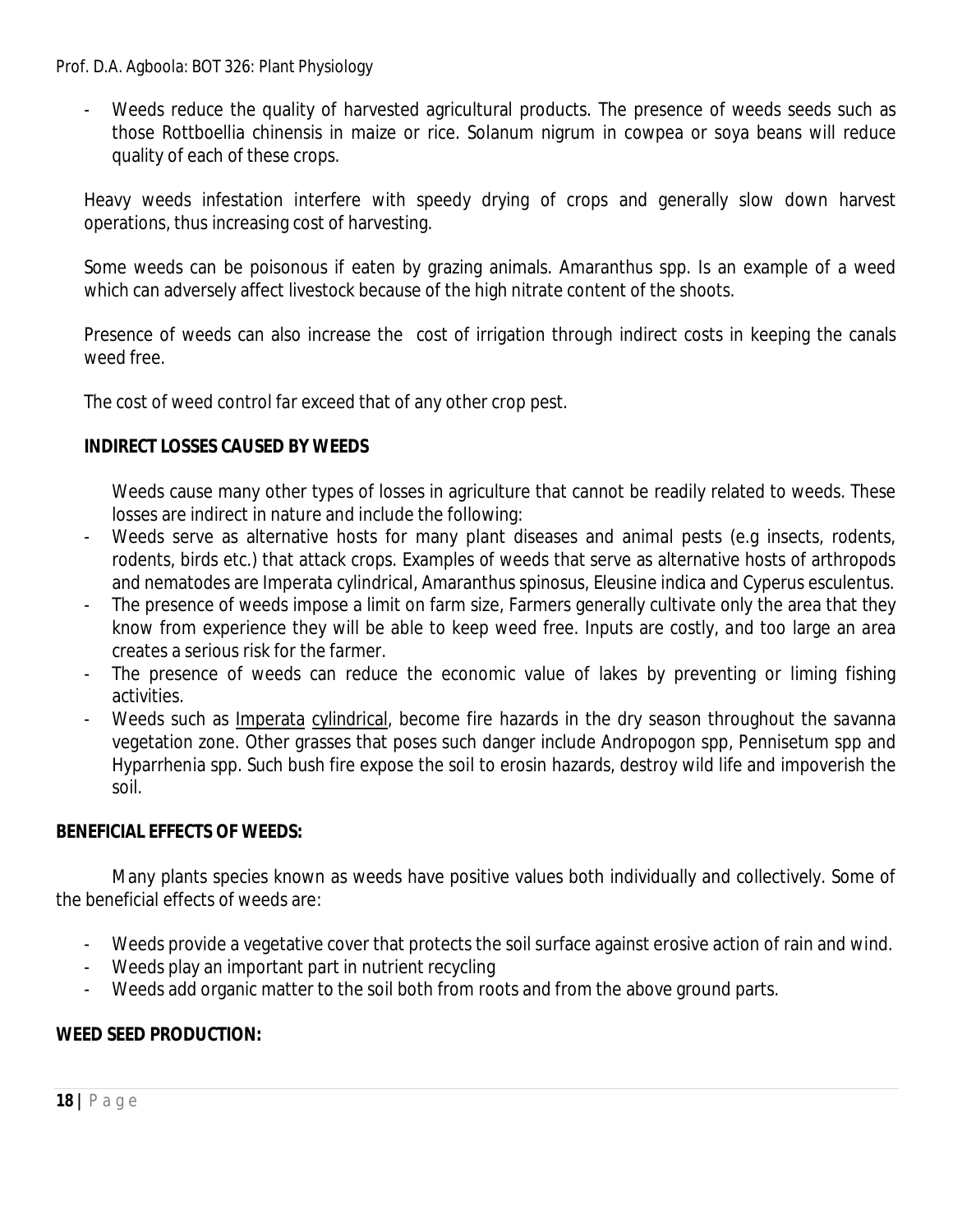Weed survive seasons of adverse weather through seed production. Most weeds, particularly annuals, maintain their genetically heritable traits through seed production. The long-lived species tent to produce fewer seeds than the short-lived species that face mocre environmental hazards. Other roles played by the seed in a weed's life cycle have been mentioned and these are:

- (a) Spread of weed species (dispersal)
- (b) Temporary source of food for the embryo, and
- (c) Protection during conditions that are unfavourable for germination (dormancy).

The seed therefore plays important roles in the survival and multiplication of weeds. Weeds seeds are continuously added to agricultural land during each cropping cycle.

Mature weeds shed their seeds on agricultural lands and thus add to the population of weed seeds in or on the soil. Several factors affect the quantity of weed seeds, i.e the seed rain. These factors include damage by animals and adverse weather conditions. Some of the weed seeds that fall on the soil surface may be moved inot the soil profile through

- (a) Cracks and fissures in the soil,
- (b) Cultivation practices and
- (c) Harvesting of root and tuber crops.

Weed seeds that move into the soil profile may remain dormant for many years and may germinate when they are moves to or near the soil surface during land preparation. Some of the weed seeds that are on or in the topsoil may be killed by heat during preplanting bush burning, and by mulching. Germination weed seeds may also be killed by pre-emergence herbicides. Non-dormant weed seeds that escape these actions will germinate and the seedling weeds could be killed by adverse weather conditions, pre- or post-emergence herbicides, mechanical or hole weeding. Only those weed seedlings that escape these actions grow to maturity to produce mature seeds that add to the seed rain. It is this seed rain that replenished the reservoir of viable seeds in the soil. Harper (1977) described this reservoir as the seed bank. It consists of seeds produces in a given area plus weed seeds that have migrated to the area as a result of the action of various agents of dissemination. Seeds in the seed bank always exceed those that germinate because of differences in the dormancy characteristics of all weed seeds in a seed bank.

#### CHEMICAL COMPOSITION:

Certain weed seeds can be economically valuable for their nutritive qualities. It has been found that seeds of some species had high contents of essential amino acid and the results suggested that these weed seeds could be excellent sources of protein and oil.-

## **SEED DISPERSAL:**

Weed seeds are dispersed in space and in time. Seed dispersal in space involves the physical movement of seeds from one place to another while dispersal in time refers to the capacity of many seeds to